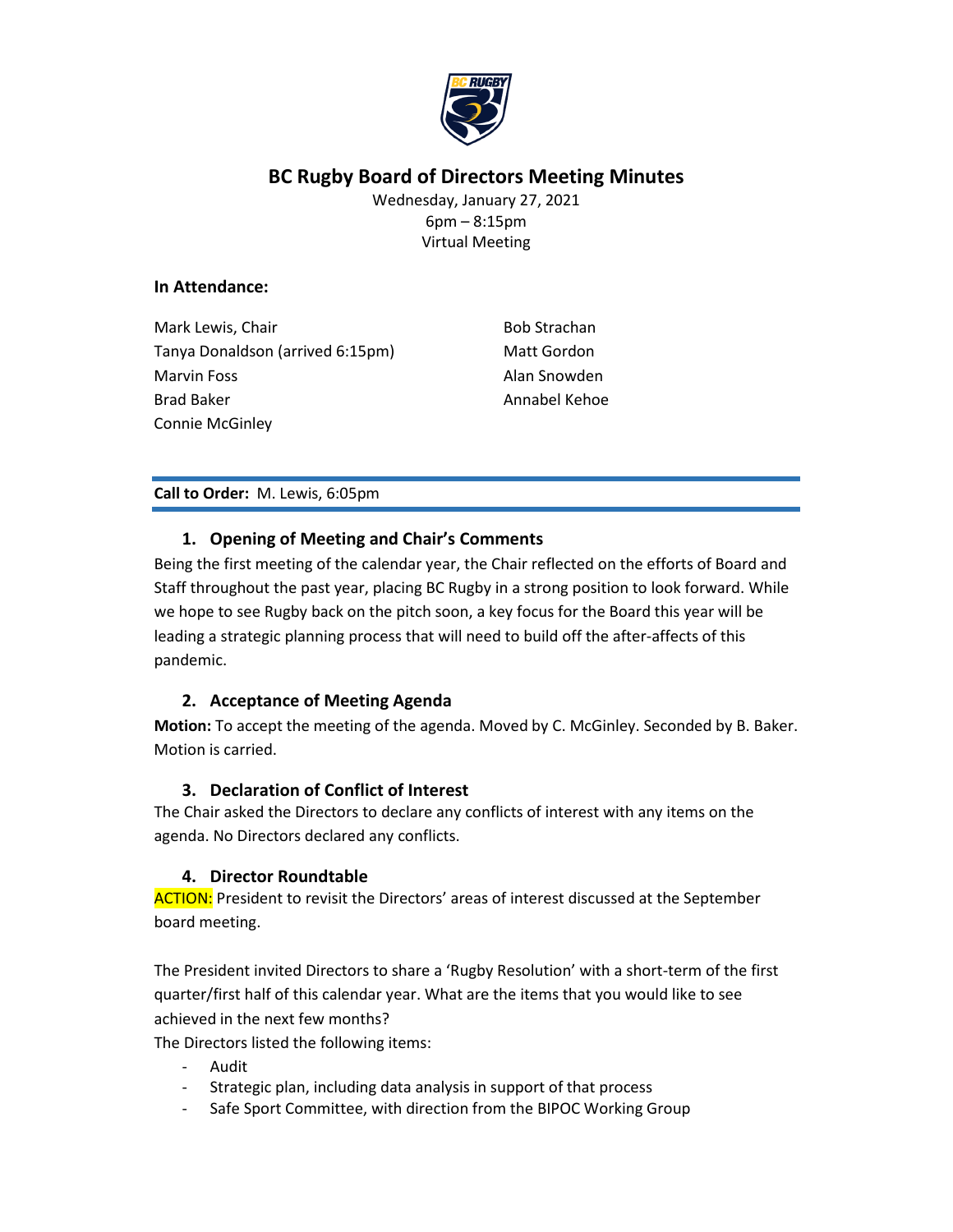

- Board-approval of Awards policy
- Rugby Restart, including coach education, school outreach.

The President reflected on these issues raised and agreed that all of these are priorities for the organization in this quarter.

## **5. President's Report**

The President shared that the Executive Committee is meeting every other week. In reviewing action points from previous board minutes, the Board discussed the unlikelihood of seeing inter-school sport take place in this academic year.

## **6. VP Finance/Finance Committee Report**

The Finance Committee has met twice since the last Board meeting, most recently last week and received a statutory declaration from the CEO stating BC Rugby is currently meeting all its obligations as of December 31, 2020.

The Finance Committee reviewed accounts receivable and identified several accounts that will be written-off to the value of  $\sim$ \$20k. Additionally, there were a handful of AR accounts belonging to Clubs that also had a credit amount from refundable deposits which will be applied against the oldest amount owing.

BC Rugby is perusing the CEBA extension and CEWS applications are up to date. We are also eligible for CERS and will be making applications for all eligible periods.

The Treasurer presented Statement of Financial Position and Statement of Operations for the current fiscal year to December 31, 2020. In comparison to the September adjusted budget, all revenues and expenditures are on track. In projecting to year end, the CEO presented several revenue deferrals in preparation for an upcoming fiscal year with diminished government support.

**MOTION:** To approve the deferral of the remaining \$64,000 Community Gaming Grant awarded in 2020, Rugby Canada grant of \$25,000 and a sponsorship of \$47,500. Moved by C. McGinley. Seconded by T. Donaldson. Motion is carried.

The Treasurer presented a 2021/22 Budget which takes a conservation approach to what Rugby might be possible in the next year. Outside of this budget, there remains several programs/projects that are unfunded which will be presented to the Stakeholders Committee.

The CEO shared with the Board the budgeting process undertaken, which included identifying secured revenue for 2021/22 which has informed the cash flow projection for the next fiscal year. Budgets were built for several 'Return to Rugby' scenarios but following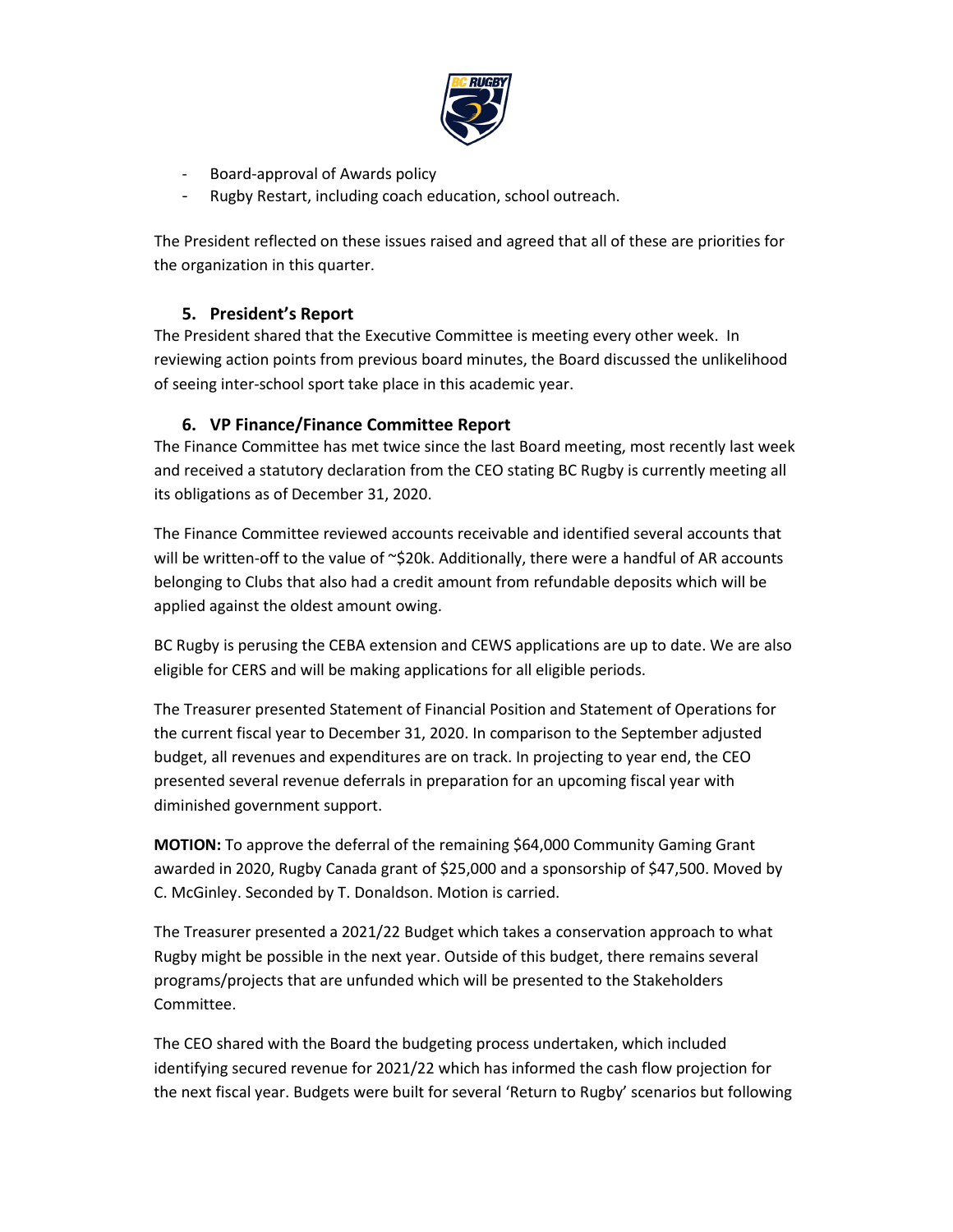

the most recent extension of the current Public Health Order, the budget being presented has assumed that the spring will be limited in activity, a summer of non-contact rugby within health regions and a gradual 'return to normal' for the 2021/22 season with 60% of uptake.

Also, within this budget, the membership due changes being proposed have been used in calculating membership revenue and normal league fees have been used in calculating competition revenues. This budget maintains our investment into Education for coaches and officials and provides funding to get the rugby department back to full-time. While the overall budget presents a deficit, this will mostly be eradicated should current government core funding be renewed for 2021/22 which will be known in April.

**MOTION:** To approve the 2021/22 Budget as presented. Moved by M. Foss. Seconded by C. McGinley. Motion carried.

The Treasurer updated the Board on the member feedback on the Membership proposal. The Finance Committee felt that the proposal as it currently stands is largely supported and has not made any changes to the proposals. However, it was noted that as a spring season has become unlikely, it allows this proposal to move forward without the complication of league fees.

**ACTION:** Finance Committee members to complete phone tree to confirm support.

**MOTION:** To approve the 2020/21 Mini and Junior Contact Player Membership Dues as presented, for presentation and Member ratification at the Special General Meeting. Moved by C. McGinley. Seconded by T. Donaldson. Motion carried.

**MOTION:** To approve the 2021/22 Membership Structure and Dues as presented, for presentation and Member approval at the Special General Meeting. Moved by M. Gordon. Seconded by B. Baker. Motion carried.

The Board discussed several considerations, including presenting youth and adult fees separately, but the financial modelling only works if presented as a package. The CEO shared that we remain without pricing from Rugby Canada for the upcoming season but have been told that it should be presented through an SGM "shortly".

#### **7. Board Effectiveness WG Update**

B. Strachan apologised that this working group hasn't progressed since their last update.

# **8. VP Internal / Governance Committee Report**

The Vice-President provided the Board with an overview of the feedback from the townhalls which was discussed at a January Governance Committee meeting. We received a written requested from several Clubs affiliated with the VRU to consider changes to the Duties of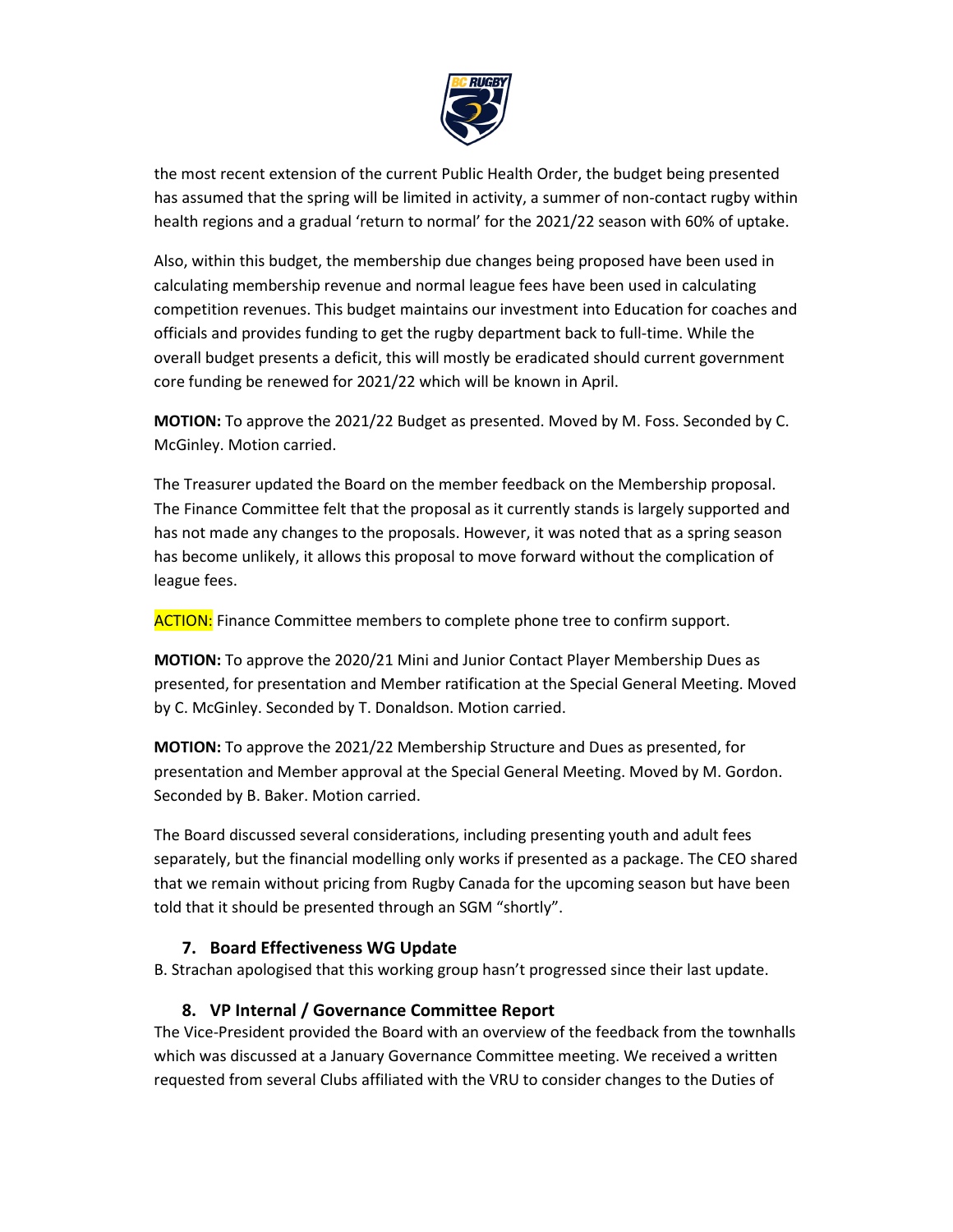

Members (Section 2.3) which was considered by the Governance Committee and amendments made.

The Governance Committee found no reason not to approve the request to remove the right of BC Rugby to request a Voting Member's financial statements (as we have no collective memory of ever utilising this bylaw) but felt the second request to only require Society Annual Filing as requested, rather than the proposed annual submission, to not be in the best interests of the Membership – or more directly, those volunteers that take on leadership responsibilities. Without the Member Organisations being legal entities in good standing with the BC Societies Act, volunteers would unknowingly be putting their hands up to take on personal liability for their rugby 'group'. It was agreed that BC Rugby should take on that responsibility to ensure Member Organisations maintain their legal status.

The President proposed some language and structural amendments for Section 2.3 (b) and the VP Internal will work with members of the Governance Committee to arrive at satisfactory final wording.

The Board discussed the objective of seeking Members' acknowledgement of the application of policies being to address the national and provincial 'Safe Sport' agendas. The Governance Committee will be looking to review our Code of Conduct to ensure that it adheres to the Universal Code of Conduct to Prevent and Address Maltreatment in Sport (UCCMS).

A suggestion was made and accepted to include the maximum number term of directors may be extended by special resolution (needing the higher threshold) to add flexibility should the need/desire arise. It was discussed and agreed to editing the extension of the President's term to also be through special resolution. A structural issue was identified that will need immediate attention from the Governance Committee. The Board discussed not needing to deal with this issue, should it need to be addressed, at the Special General Meeting.

**ACTION:** Governance Committee to review Bylaws.

**MOTION:** To approve the proposed Bylaw changes, with the amendments as discussed, for presentation and Member approval at the Special General Meeting. Moved by T. Donaldson. Seconded by C. McGinley. Motion carried.

In closing, the Vice-President provided an update on the Safe Sport Committee Charter and intends to have this ready for approval at the next Board meeting.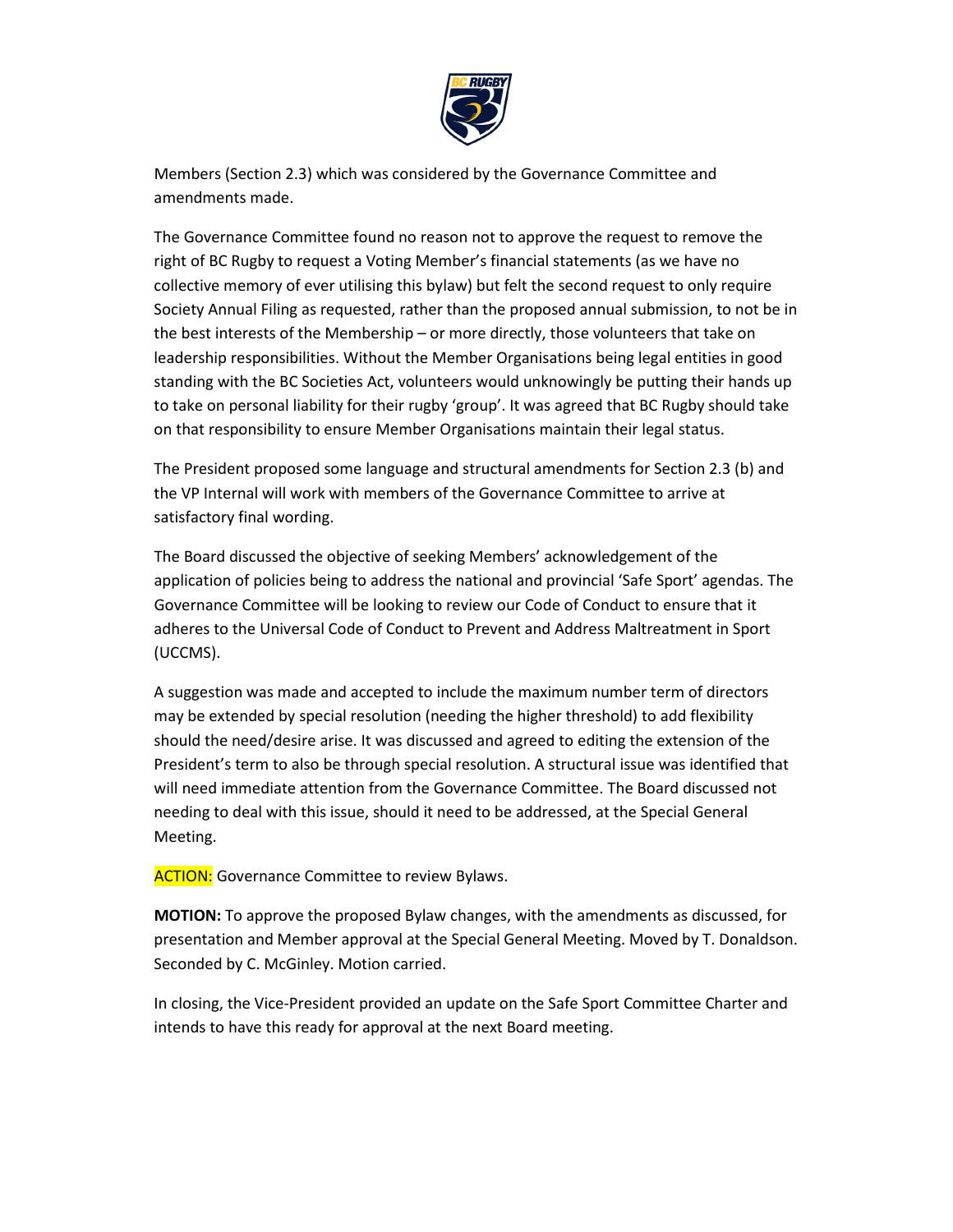

### **9. Risk Management WG Update**

The Working Group met in December and set out a plan of action, reviewing the risk register. Will be working on this in February to report to the Finance Committee.

## **10. Return to Play Update**

The CEO provided the Board the verbal information that has been shared with Provincial Sport bodies by viaSport, outlining an expectation that restrictions will be extended beyond the current PHO and that a Return to Sport will be slow and youth will be prioritised.

The current restrictions make delivering rugby programming difficult. Currently, no Clubs have reached out to the office to discuss how they might resume activities. Staff have been reaching out to some Clubs to understand where they're at in considering resuming activities, with the majority wanting to hold off until we're able to return to similar parameters that we were operating under in the Fall.

We continue to wait to see anything in writing from viaSport on their updated Guidelines. Verbally, we have been told to anticipate limited or no contact being permitted, no interclub travel being permitted, and cohort numbers being reduced. We remain well-positioned to respond to this 'new' guidelines, though are disappointed to learn that adult sport is likely to be delayed due to previous rule-breaking and community spread attributed to adult sport activities.

# **11. CEO Report**

The CEO shared with the Board a draft operational plan for 2021-22, which included several planned international matches/events that have been shared with BC Rugby in confidence. There are several considerations in finalising the plan, which does look further ahead into 2022 as we need to plan for the 2022 Club Finals (location TBD), 2022 BC Summer Games in Prince George and the 2022 Canada Summer Games. The operational plan will be completed and presented at the March board meeting.

The CEO also provided a staffing update. Currently, BC Rugby is maintaining just three fulltime staff and the entire rugby department is part-time however, the budgeted plan is to get all back up to full-time for the summer. In response to a question from the Board, the CEO pointed to the approved budget that includes a travel budget provision for the rugby staff to ensure that they're able to service the entire Province.

# **12. Rugby Canada Update**

As provided in the meeting materials, the President provided some comments on the boardapproved Strategic Plan that Rugby Canada has provided to the Provinces. While significant time was put into several meetings and workshops to discuss this, going as far back as October 2019, there doesn't appear to be much work done on it in between the meetings as the final copy appears unchanged from the draft that was shared with Provinces for